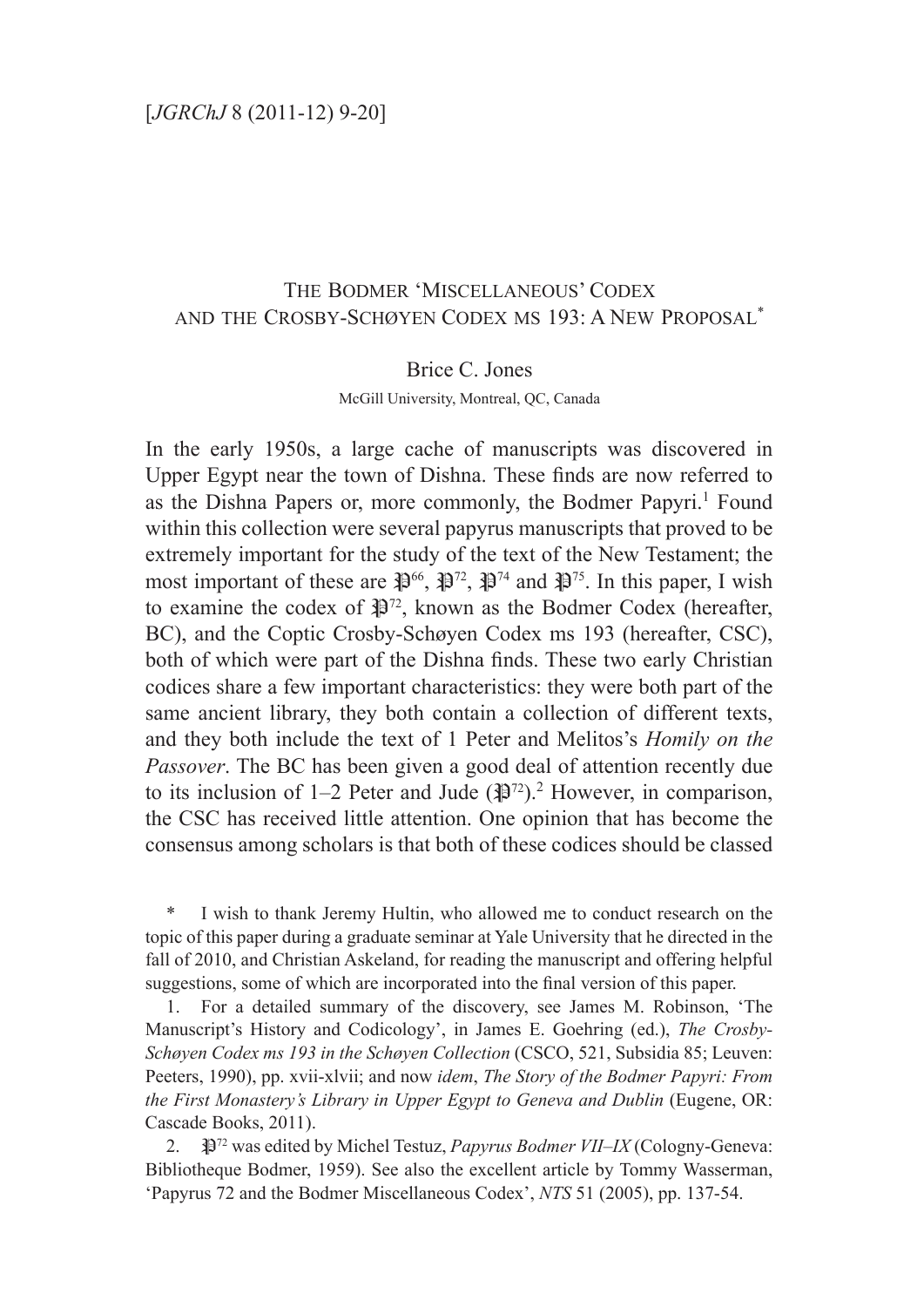#### 10 *Journal of Greco-Roman Christianity and Judaism* 8  $10<sup>°</sup>$

as 'miscellaneous' codices (i.e. they include heterogeneous texts with a common theme) as opposed to 'composite' codices (i.e. they include heterogeneous texts with no common theme). My goal in this paper is to test this consensus to see whether or not a composite designation might be preferred over miscellaneous. The conclusion will have implications for our understanding of how early Egyptian Christians viewed the texts of these two important manuscripts, and for our understanding of why these two codices were assembled.<sup>3</sup>

## *The Status Quaestionis*

The designation 'miscellaneous' rests on the belief that the individual texts in each of the two codices share a common theme, which served as the initial impetus for the codices' formation.<sup>4</sup> This motivation would explain, it has been argued, why such a diversity of texts appears together in the same codex. There have been many attempts to detect a common theme throughout the BC, and at least one similar project has been conducted on the CSC. Therefore, it is in order to give a brief summary of what some have thought to be the common theme in each of these codices. I shall begin with the BC.

#### *The Bodmer Codex*

The Bodmer Codex is a Greek papyrus manuscript dated to the third to fourth century ce, which contains the following texts: *Nativity of Mary*, *III Corinthians*, 11th *Ode of Solomon*, Jude, Melito's *Passover Homily*, a liturgical hymn fragment, *Apology of Phileas*, LXX Pss. 33.2–34.1 and 1–2 Peter.<sup>5</sup> Victor Martin, one of the codex's editors, was the first person to suggest that there was a theological motivation for the makeup of the BC.<sup>6</sup> While Martin observed that there did seem to be a theological and, more precisely, apologetic characterization of the texts, there was no

3. There is no historical evidence that suggests that early Egyptian Christians were aware of the modern miscellaneous/composite distinction.

4. See Armando Petrucci, *Writers and Readers in Medieval Italy: Studies in the History of Written Culture* (New Haven, CT: Yale University Press, 1995), pp. 1-2. See also the definition in C.H. Roberts and T.C. Skeat, *The Birth of the Codex* (London: Oxford University Press, 1983), pp. 48-49.

5. For the full story of this codex and the rest of the Bodmer Papyri, see Robinson, *Story of the Bodmer Papyri*.

6. Victor Martin, *Papyrus Bodmer XX* (Cologny-Geneva: Bibliotheque Bodmer, 1959).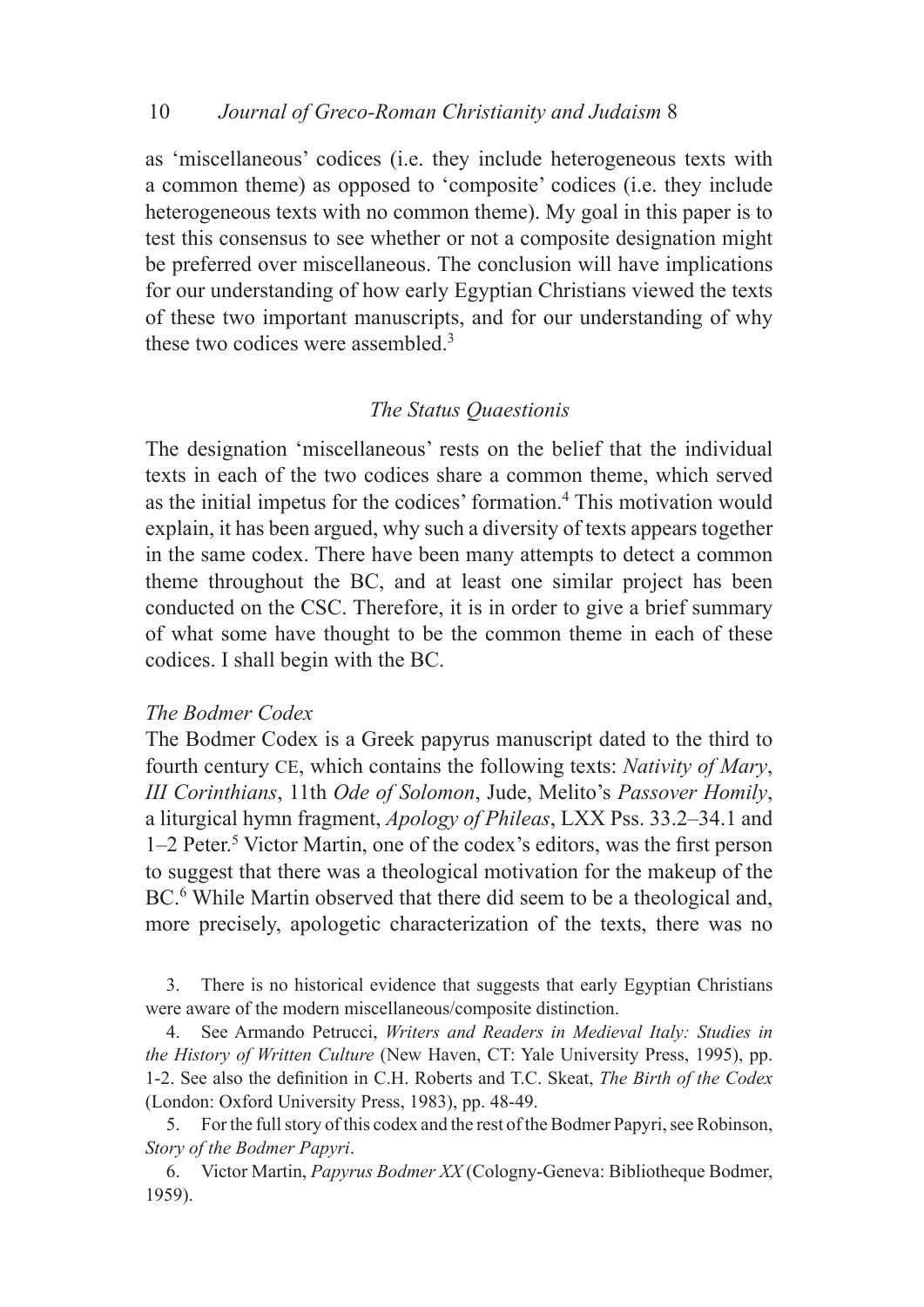attempt on his part to identify any one specific theme. There is certainly a clear case to be made that the *Apology of Phileas* is apologetic (hence the title), but whether all the texts are of this nature is not entirely evident. Notwithstanding, Martin's nonspecific characterization provided a basis for future developments of theories about the BC's theme.

A critic of Martin's proposal of the single theme of the BC was Kim Haines-Eitzen.7 Haines-Eitzen's main criticism of Martin was that his conclusion—that the BC was of an apologetic nature—was too generic.<sup>8</sup> Haines-Eitzen went on to propose a theme of 'body' in the texts, and stated that it is 'perhaps the most pervasive' theme in the codex. Haines-Eitzen is correct that a 'body' motif emerges in some of the texts. However, most have failed to see as strong a connection as Haines-Eitzen argues for vis-à-vis the body.9

Tommy Wasserman devotes much effort to explaining the codicological features of the BC as well as to highlighting the theological tendencies of **P**<sup>72</sup>.<sup>10</sup> Wasserman presents the attempts by both Martin and Haines-Eitzen to find a single theme, but claims that 'since the final codex is probably made up of earlier collections, an identification of one single pervasive theme seems problematic'.11 He goes on to admit that the 'final collector may have had one particular theme in mind, but more probably this person somehow found a common denominator in the texts...'<sup>12</sup> Wasserman suggests that the common denominator in the texts is a high Christology. He provides several examples from both the earlier and later parts of the codex, not least of which are the christological variants of  $\mathbb{R}^{72}$  (e.g.  $\theta \in \infty$ )  $X_{\rho}$   $\sigma$  in Jude 5). On the one hand, Wasserman avoids a single-theme approach and allows room for the existence of multiple themes in the texts yet with a 'common denominator'. However, it is uncertain whether or not Wasserman's high christological 'common denominator' stands in opposition to a single-theme approach. In a footnote concerning the CSC, Wasserman presents what appears to be a conflation of the terms: 'it [the CSC] would be defined as a miscellany since at least the four first

- 9. E.g. Wasserman, 'Papyrus 72 and the Bodmer Miscellaneous Codex', p. 147.
- 10. Wasserman, 'Papyrus 72 and the Bodmer Miscellaneous Codex'.
- 11. Wasserman, 'Papyrus 72 and the Bodmer Miscellaneous Codex', p. 147.
- 12. Wasserman, 'Papyrus 72 and the Bodmer Miscellaneous Codex', p. 147.

<sup>7.</sup> Kim Haines-Eitzen, *Guardians of Letters: Literacy, Power, and the Transmitters of Early Christian Literature* (Oxford: Oxford University Press, 2000).

<sup>8.</sup> Haines-Eitzen, *Guardians of Letters*, p. 102.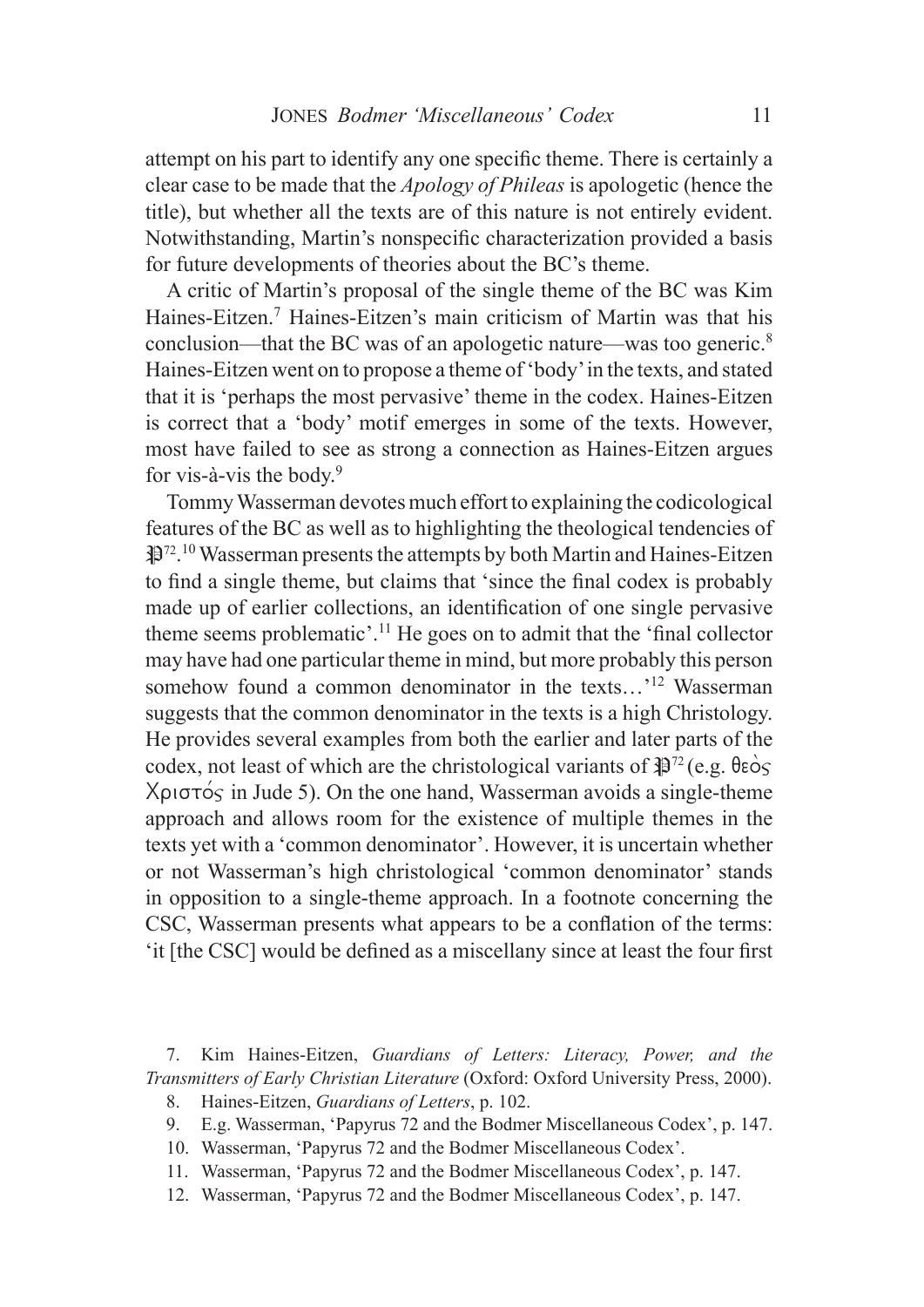#### 12 *Journal of Greco-Roman Christianity and Judaism* 8 12

texts probably have a *common denominator* in the *theme* of Easter'.13 Moreover, Wasserman's source for this phrase 'common denominator' is most probably a work he cites in his article, where the author there indubitably uses the phrase 'common denominator' to mean a single theme.14 So, although Wasserman states that discerning one single theme is 'problematic', he nonetheless argues for a general christological theme, perhaps in contradistinction to a specific theme such as body, etc.<sup>15</sup>

#### *The Coptic Crosby-Schøyen Codex ms 193*

Another manuscript that bears significantly on the present study is the Crosby-Schøyen Codex ms 193, not least because it was probably part of the same ancient library as the BC.16 The CSC, dated paleographically to c. 300 CE, is a single-quire papyrus codex written in Sahidic Coptic, and, like the BC, contains several heterogeneous texts: Melito's *On the*  Passover; 2 Macc. 5.27–7.41; 1 Peter; Jonah; and one unidentified text.<sup>17</sup> As noted above, two of the texts contained in the BC also appear in this codex—Melito's *On the Passover* and 1 Peter—though the text of 1 Peter

13. Wasserman, 'Papyrus 72 and the Bodmer Miscellaneous Codex', p. 146 (my emphasis).

14. Petrucci, *Writers and Readers in Medieval Italy*, p. 5: 'And if the common denominator of the Crosby codex is the subject treated—Easter—that of the Hamburg codex is scriptural...'

15. Wasserman is more cautious, however, about the thematic coherence in the BC in a subsequent publication: Tobias Nicklas and Tommy Wasserman, 'Theologische Linien im *Codex Bodmer miscellani*?', in Tobias Nicklas and Thomas J. Kraus (eds.), *New Testament Manuscripts: Their Texts and their World* (Boston: Brill, 2006), pp. 161-88.

16. For a full discussion of this codex, see Goehring (ed.), *The Crosby-Schøyen Codex*. It was first demonstrated by Victor Martin that the CSC and Bodmer Papyri were from the same provenance, and this was reaffirmed by William Willis, Rudolphe Kasser and James Robinson. For a treatment of the shared provenance of the CSC and BC, see William H. Willis, 'The New Collection of Papyri at the University of Mississippi', in L. Amundsen and V. Skånland (eds.), *Proceedings of the IX International Congress of Papyrology* (Oslo: Norwegian Universities Press, 1961), pp. 383-89.

17. For the dating of the codex, see Robinson, 'Manuscript's History and Codicology', p. xxxiii. The difficulties of Coptic paleography and the dating of Coptic manuscripts have been addressed by Bentley Layton, 'Towards a New Coptic Palaeography', in Tito Orlandi and Frederik Wisse (eds.), *Acts of the Second International Congress of Coptic Studies* (Rome: C.I.M., 1985), pp. 149-58.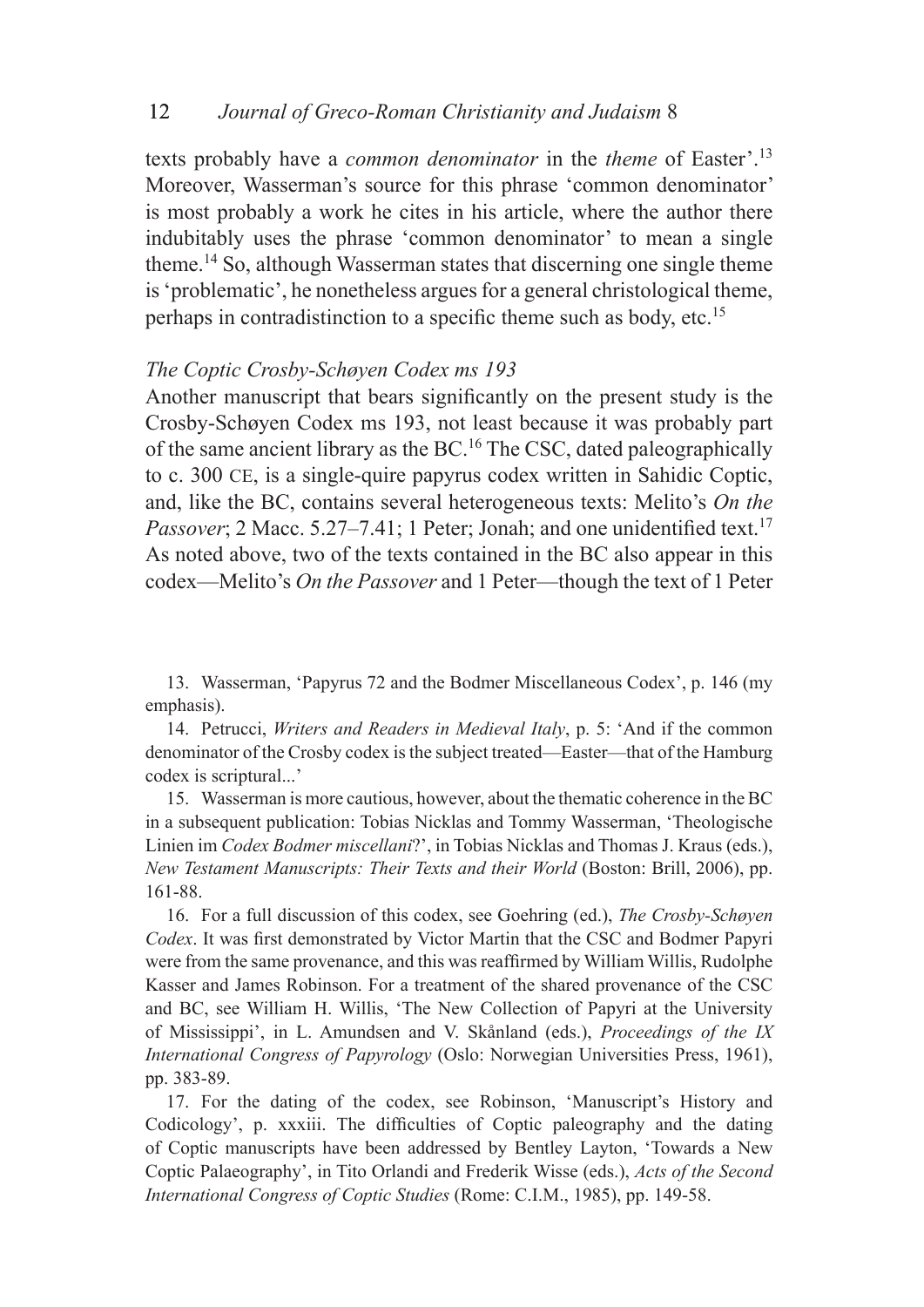in the Coptic CSC is considered by most to be earlier.<sup>18</sup> The CSC has also been labeled a 'miscellany' on account of the supposition that it contains a common theme of Easter.<sup>19</sup>

There is a lengthy discussion of this manuscript and the BC in a recent article by David G. Horrell.<sup>20</sup> Horrell's primary interest is to highlight the themes of 1 Peter, so it is quite reasonable that he would choose to focus on the two earliest extant codices containing this New Testament document. Before we turn to Horrell's assessment of the CSC, it is important to mention briefly here his views on the BC's theme. In a similar fashion to what I have done above, Horrell lays out the various attempts to find a common theme in the BC, including those by Haines-Eitzen and Wasserman. At one point Horrell says, 'it is difficult, however, to see any close thematic connections to explain the bringing together of this collection of texts' and likewise, 'we cannot claim, then, that a single theme or theological motif unites every one of the diverse texts collected in the BMC'.21 On other occasions, however, Horrell inconsistently asserts that there are, in fact, thematic connections, and spends a great deal of time trying to draw thematic links. For example, he takes Nicklas and Wasserman's conclusion that the LXX Psalms 33 and 34 were probably included in the codex by coincidence (since they do not appear to relate to the rest of the texts), and attempts to make the connection stronger between them and 1 Peter. He says further that 'over a hundred pages of the [BC] codex (101 of the 183 that are extant) contain texts relating to the themes of the paschal suffering of Christ, and the related suffering of his people in a hostile world'.<sup>22</sup> So Horrell gives us yet another proposal for the common theme in the BC—suffering.

Horrell's conclusion that the BC's theme can be identified as 'suffering' may have been influenced by his attempt to demonstrate the same conclusion in the CSC. Horrell reiterates Willis's assertion when he says, 'it is evident that C-S has a clear thematic coherence, focused around the

18. See William H. Willis, 'The Letter of Peter (1 Peter)', in Robinson (ed.), *The Crosby-Schøyen Codex*, pp. 137-215 (137). Willis mentions that the CSC is a translation from a Greek manuscript that was itself a copy. So, theoretically, the Greek *Vorlage*, twice removed from the CSC, would be considerably older than  $\mathbb{R}^{72}$ .

19. So Willis, 'Letter of Peter', p. 137.

20. David G. Horrell, 'The Themes of 1 Peter: Insights from the Earliest Manuscripts (The Crosby-Schøyen ms 193 and the Bodmer Miscellaneous Codex Containing  $\mathbb{P}^{72}$ <sup>'</sup>, *NTS* 55 (2009), pp. 502-22.

21. Horrell, 'Themes of 1 Peter', pp. 512, 518.

22. Horrell, 'Themes of 1 Peter', p. 517.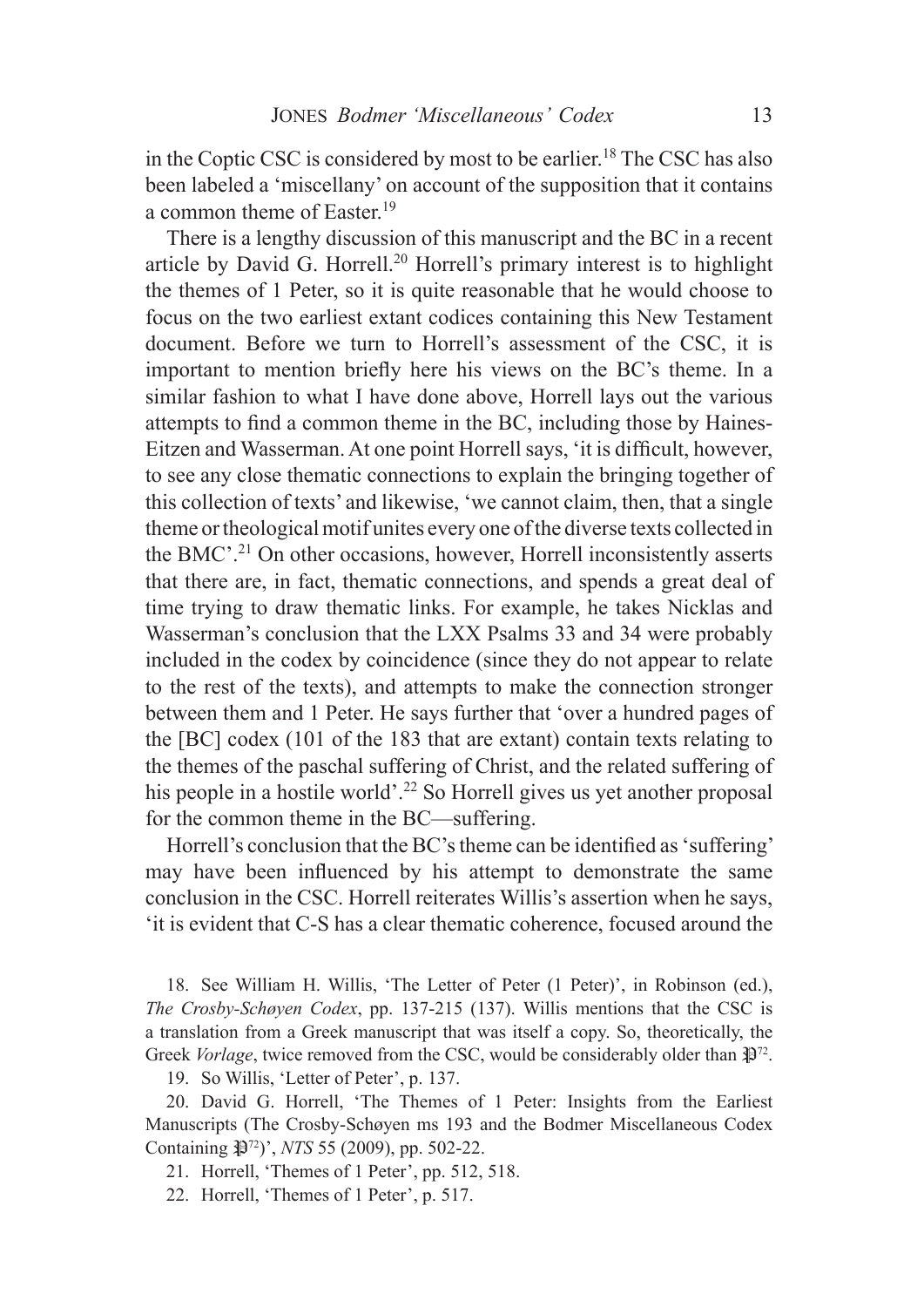Easter themes of suffering and vindication'.<sup>23</sup> It is certainly true that there is a stronger case to be made for the CSC that suffering is a possible link among all the texts than it is for the BC. But is thematic uniformity as apparent as Horrell sees it? At one point he is quite vehement that Jonah, 2 Maccabees and 1 Peter clearly cohere thematically.<sup>24</sup> He goes on to say that 1 Peter 'is perhaps the central text in terms of the thematic coherence of the codex'.25 Horrell's conclusion is that, since the theme of both the BC and the CSC is suffering, and since 1 Peter most clearly represents that theme, the early readers of the codices must have interpreted 1 Peter to be a text primarily about suffering. This is quite a bold claim, since there is no historical evidence outside of the text that would suggest that readers of the CSC did in fact view the codex in this way. Horrell's conclusion is also based entirely on the presupposition that a specific theme was intended from the outset. I see no reason to place as strict a connection of theme on all the texts. While there are in some cases broad thematic similarities between the texts of these two early Christian codices, I think there is more to be said about the common first assumption, that these codices are miscellanies.

### *Miscellany or Composite?*

Not all scholars have considered the BC to be a miscellany. Very early on, Eric G. Turner, the famous English classicist and papyrologist, contended that the BC was a composite codex that grew rapidly because 'scribes did not care to waste any writing material and would wish to fill any free pages left over at the end of the codex'.<sup>26</sup> This position, however, has been rejected by subsequent scholars, as we have seen, on the basis of the identification of supposed thematic links that have dominated the discussion ever since.27 However, I would like to return to

- 23. Horrell, 'Themes of 1 Peter', p. 508.
- 24. Horrell, 'Themes of 1 Peter', p. 508.
- 25. Horrell, 'Themes of 1 Peter', p. 508.

26. Eric G. Turner, *The Typology of the Early Codex* (Philadelphia, PA: Pennsylvania University Press, 1977), p. 81.

27. G.H.R. Horsley, *New Testament Documents Illustrating Early Christianity: A Review of the Greek Inscriptions and Papyri Published in 1977* (North Ryde, Australia: Macquarie University Press, 1982), p. 135, was, however, one early advocate of Turner's composite theory: '[S]ome codices are known to have been made up of a variety of quite disparate texts. The "Apology of Phileas", *P. Bodmer* 20…belongs to a *composite codex* which includes some New Testament texts, Melito, a hymn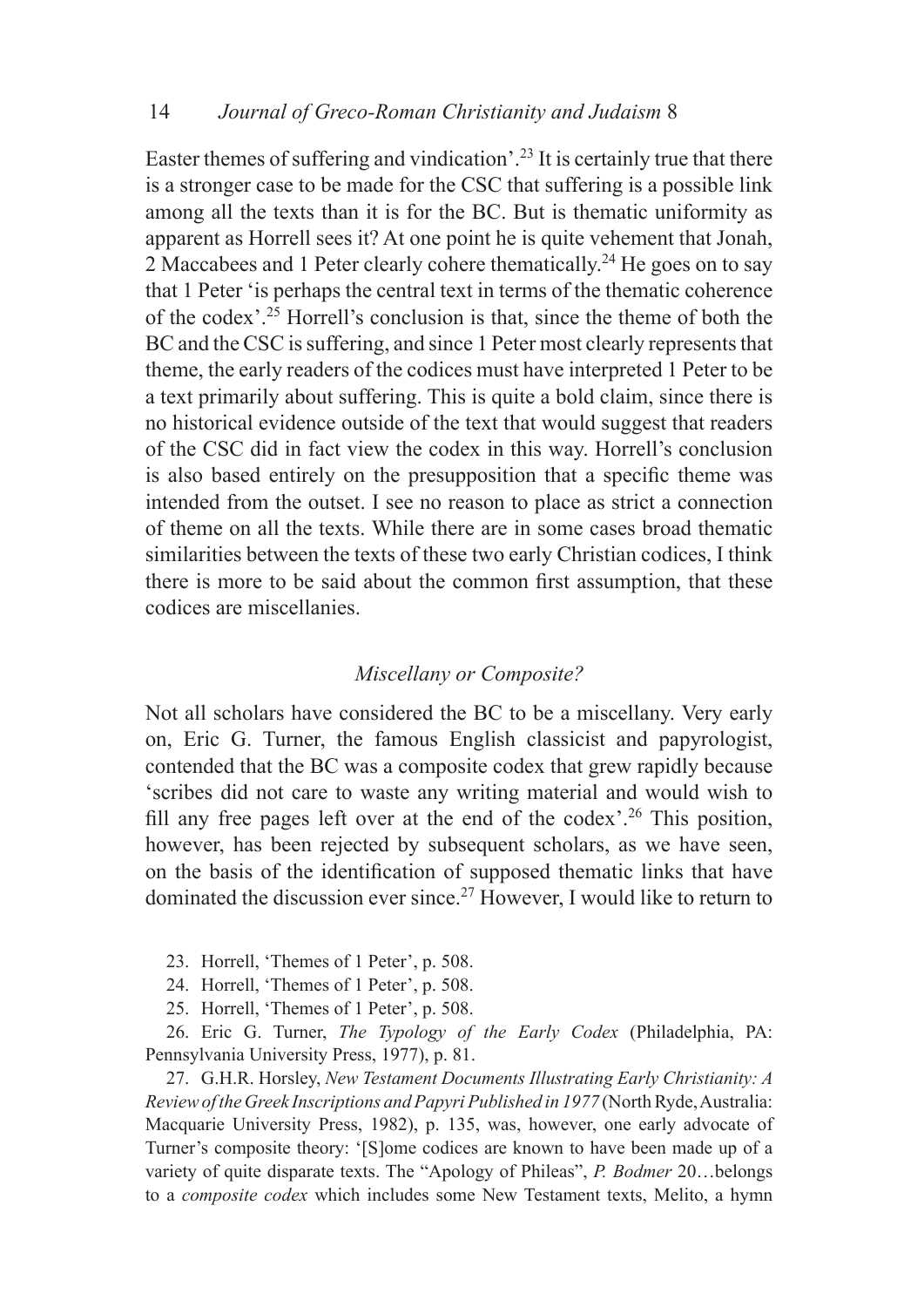Turner's judgment because, although it has been jettisoned, there may be good reasons for reviving it.

To be sure, Turner's view of the composite codex was not limited to his analysis of the BC. In his section on composite codices, Turner identifies nine additional codices as composite.<sup>28</sup> Two of these are the CSC (mentioned above) and the BM Ms. Or. 7594 (see below). I wish to say more about these manuscripts here, because I believe they throw light on the question of whether or not miscellany is an appropriate term to be used in identifying the BC and CSC. It should be noted that the scholars mentioned in this paper leave out of their studies any real discussion of how the following manuscripts compare to the BC (excepting Horrell's comparison of the BC and CSC), so it is my hope that the following brief comparative analysis will move the discussion forward.29

(1) The CSC bears on the present study because it, like the BC, consists of a mixture of texts, and therefore begs the question of why these particular texts were chosen for inclusion in a single codex. Remember that Horrell, who accepted the miscellaneous identification of this codex, wanted to argue for a single Easter theme linking all the texts. There is evidence, however, that suggests this codex was produced in the manner in which Turner had originally proposed, namely, a gradual-growth process of including heterogeneous material. Comments by one of the codex's editors confirm this:

The large average number of lines per column for the first text, Melito's *On the Passion*, suggests an initial concern by the scribe that the codex was of insufficient size to accommodate easily all four intended texts. As the copying proceeded, however, it became clear that the texts would fit, and as a result, the number of lines per column was reduced so as to produce a less cramped, clearer product. It is likely that the final fifth text was added to the others when it was discovered that a considerable number of blank pages would remain after the completion of the copy of Jonah. This is supported by the fact that the final text does not share the same two column format and does not, in distinction from the other texts for which the evidence survives, bear a superscript title. $30$ 

fragment, OT verse texts and the *Nativity of Mary*' (my emphasis). The 'composite codex' referenced by Horsley is the BC, and Horsley supports this designation, citing Turner several times.

28. Turner, *Typology of the Early Codex*, p. 81.

29. Wasserman, 'Papyrus 72 and the Bodmer Miscellaneous Codex', p. 146, only mentions the CSC in passing in a footnote.

30. James E. Goehring, 'The Manuscript's Language and Orthography', in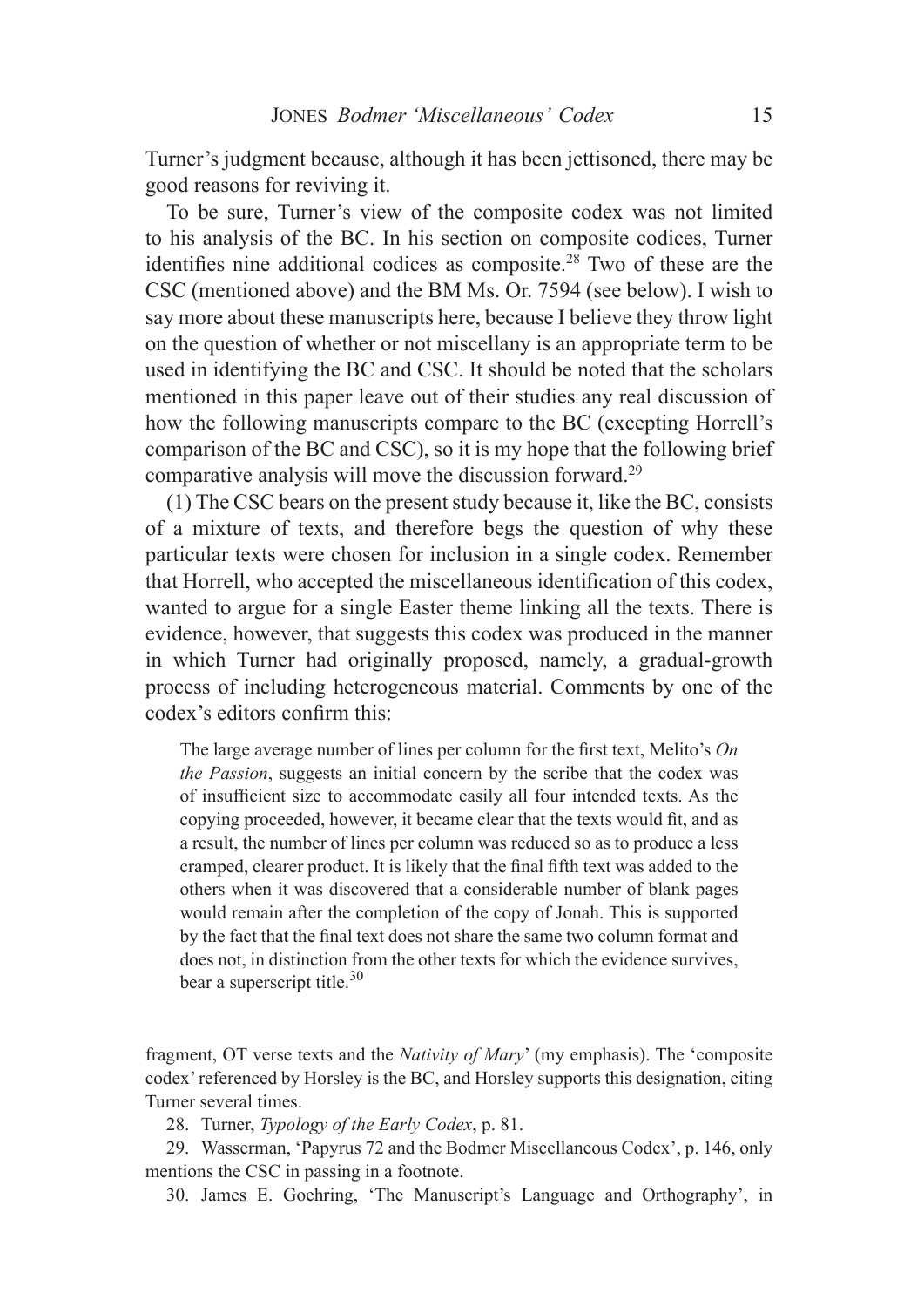### 16 *Journal of Greco-Roman Christianity and Judaism* 8

It has been well established that most scribes probably calculated the approximate number of sheets that would be needed before the copying process began, and there was often an oscillation between small and large letters for the purpose of either compressing or expanding written material within the codex.<sup>31</sup> But what is noteworthy is the following statement: 'It is likely that the final fifth text was added to the others when it was discovered that a considerable number of blank pages would remain after the completion of the copy of Jonah'. This practice of filling remaining pages as seen here would complement Turner's theory that 'scribes did not care to waste any writing material and would wish to fill any free pages left over at the end of the codex'.32

Two observations can be made from the above discussion of the CSC. First, as mentioned above, the scribe wished every page of the codex to be occupied with text, and so included a text probably unintended for inclusion at the beginning. This supports Turner's gradual-growth theory. Secondly, although the extant text is considerably shorter than the other portions of the codex, the unidentified text, which was copied by the same scribe as the other texts, does not lend any support to the belief that the CSC contains a single theme. It is a generic homily about prayer, action and watchfulness that is unrelated to the themes of the other texts. Had the codex been put together based on a common theme, we would not expect to find in it a text like this one. What is also striking is that most of the texts in this codex were of considerable value to Egyptian Christians, owing to the fact that they appear in other codices that were likewise discovered in Upper Egypt. For example, both 1 Peter and Melito's *Passover Homily* from the CSC appear in the BC, and the complete text of Jonah (also in the CSC) appears in BM Ms. Or. 7594 (discussed below). That these texts show up in more than one codex suggests that they were in high demand. It is quite possible, then, that these texts were copied and included together with other texts not because of their themes per se, but because of their high acclaim (I will return to this thought below).

(2) The second codex to be considered is the BM Ms. Or. 7594, which Turner also designates a composite codex. This Coptic papyrus codex, dated to c. 350 CE, contains Deuteronomy, Jonah, Acts and an unidentified

Goehring (ed.), *The Crosby-Schøyen Codex*, pp. li-lxii (lii).

- 31. See the discussion in Turner, *Typology of the Early Codex*, pp. 73-74.
- 32. Turner, *Typology of the Early Codex*, p. 81.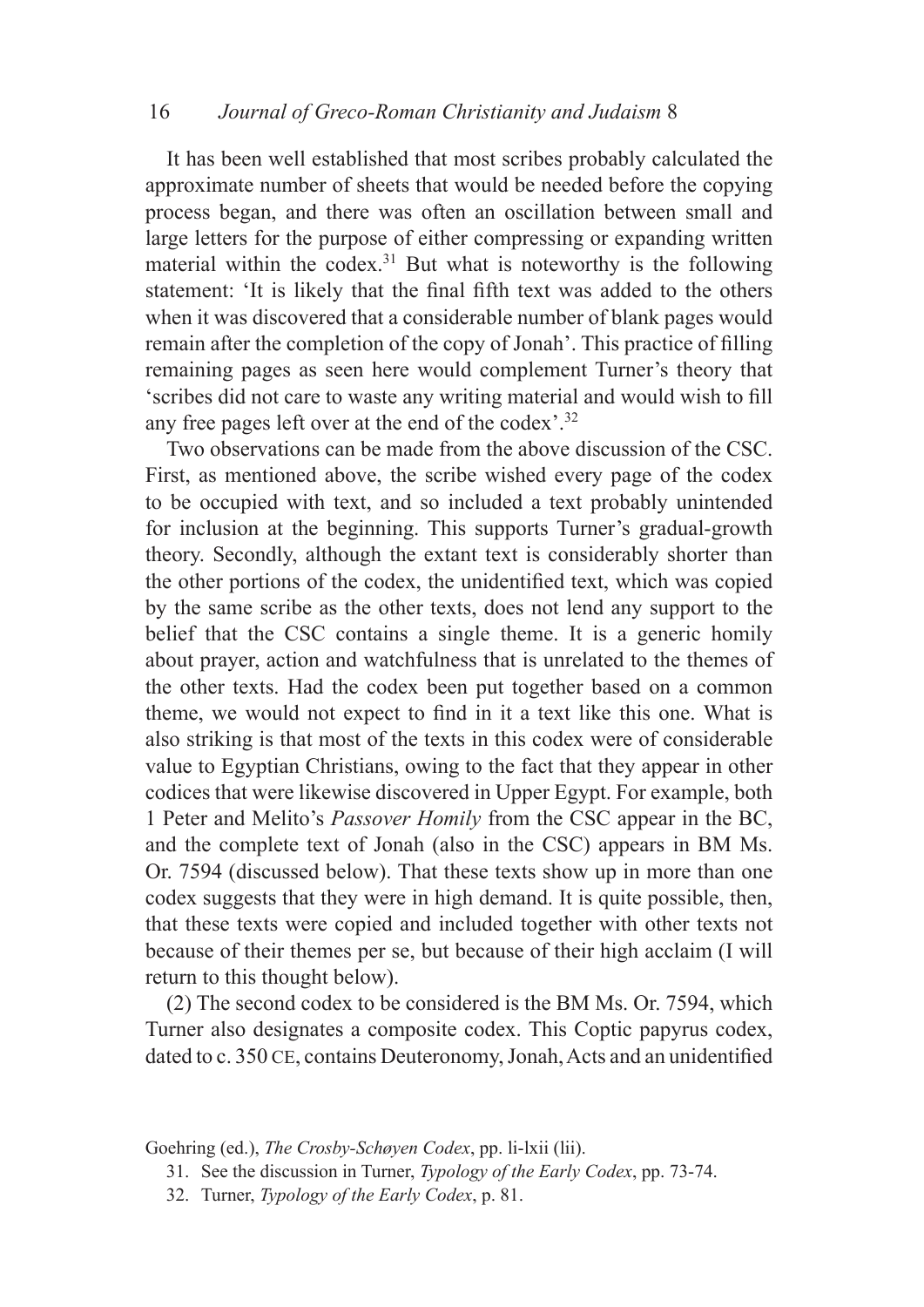Christian text.<sup>33</sup> We see here, as in both the BC and CSC, the inclusion of an Old Testament and New Testament book, along with some kind of Christian text at the end. My primary interest for mentioning this manuscript here is to demonstrate that it is a codex whose heterogeneous texts show no pattern of thematic resemblance. Deuteronomy, Jonah and Acts have no real thematic connection, and this inevitably prompts the question of why *these* texts were included together. Moreover, we see Turner's theory reemerge. As in the CSC, we have in this codex yet another Christian text that was probably added at the end in order to use up the free space. And since the subjects of this unidentified text 'have nothing to do with the texts in it', it cannot be called a miscellany.<sup>34</sup> It would, however, comport with Turner's gradual-growth theory of heterogeneous material.

The BC, CSC and the BM Ms. Or. 7594 are codices that contain an odd mixture of texts, but they are by no means exceptional. We find other Coptic codices consisting of heterogeneous texts. A few other examples are P.Mich. 3992;<sup>35</sup> P.Berl. Or. 408 + BM Or. 3518;<sup>36</sup> P.Bodm. 3;<sup>37</sup> P.Mich. 3520;38 P.Bodm. 19.39

As I move now toward the close of this paper, some final thoughts are appropriate. In a 1995 article on the Coptic versions of the New Testament, Frederik Wisse listed four stages of the transmission history of Coptic versions: (1) Pre-Classical Stage (250–350 ce); (2) Classical Sahidic and Fayumic Stage (350–450 ce); (3) Final Sahidic and Fayumic Stage (450–1000 CE); (4) Bohairic Version (after 800 CE).<sup>40</sup> Commenting on the 'Pre-Classical Stage', Wisse says the following:

33. For the full introduction, text and analysis, see E.A. Wallis Budge, *Coptic Biblical Texts in the Dialect of Upper Egypt* (London: Oxford University Press, 1912). The dating of this manuscript is comparatively more secure than that of the CSC.

- 34. Budge, *Coptic Biblical Texts*, p. lvi.
- 35. John, 1 Corinthians, Titus, Psalms, Isaiah.
- 36. Revelation, 1 John, Philemon.
- 37. John, Gen. 1.1–4.2.
- 38. Ecclesiastes, 1 John, 2 Peter.
- 39. Matthew, Romans.

40. Frederik Wisse, 'The Coptic Versions of the New Testament', in Bart D. Ehrman and Michael W. Holmes (eds.), *The Text of the New Testament in Contemporary Research: Essays on the Status Quaestionis* (Grand Rapids: Eerdmans, 1995), pp. 131-41. See also Rudolphe Kasser, 'Le Papyrus Bodmer III et les versions bibliques coptes', *Muséon: Revue d'études orientales* 74 (1964), pp. 423-33.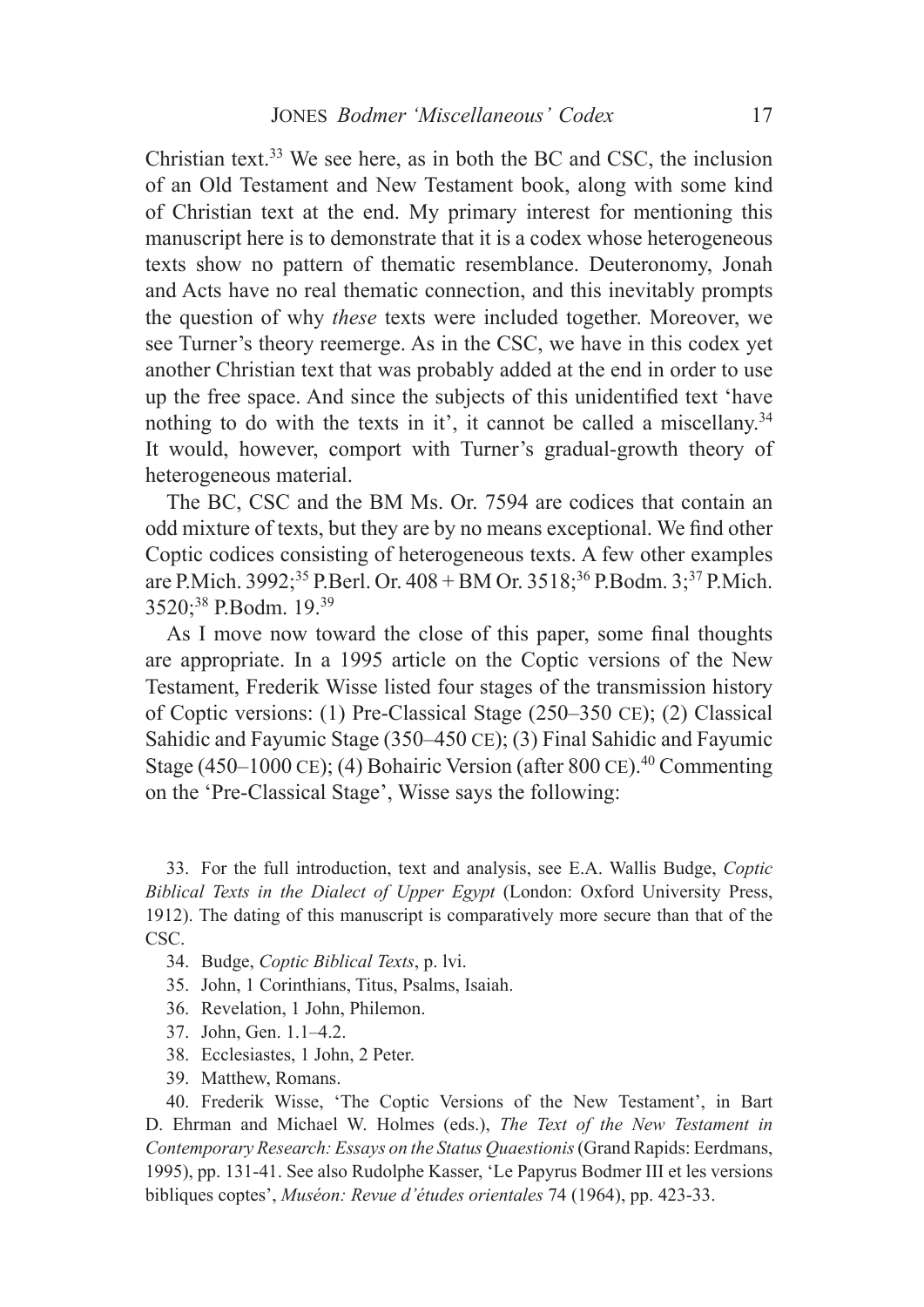#### 18 *Journal of Greco-Roman Christianity and Judaism* 8

This period is characterized by a number of uncoordinated translation efforts into various dialects serving, it would seem, mainly the interests of private Greco-Egyptian Christians. This would explain the production of MSS that include a curious selection of, or excerpts from, several OT and NT writings. $41$ 

Wisse's comments contain a number of important points germane to the present study. For one, all the codices discussed in this paper are non-liturgical, intended most probably for 'private Greco-Egyptian Christians', which is a feature of Wisse's description of Coptic manuscripts from this period. Perhaps the most important element of this quotation is, however, the identification of certain manuscripts containing a 'curious selection, or excerpts from, several OT and NT writings' with early translation efforts. As an example of such manuscripts, Wisse lists the BC, CSC and BM Ms. Or. 7594.42 If Wisse's theory is correct, we can safely reject the identification of these manuscripts as miscellanies. The puzzle of why such a diversity of texts appears in a single codex can be explained, then, by the fact that there were early yet uncontrolled efforts to make translations of Old and New Testament books. Why certain texts were ultimately chosen and combined with other texts is a matter of mere speculation. For example, it does not seem coincidental that 1–2 Peter and Jude appear in the same codex, because these texts do share commonalities. However, 'it is not unusual for texts which came together for whatever reason to continue to travel as a unit within the manuscript tradition'.43 It is quite likely that scribes found certain texts (like 1–2 Peter and Jude) already joined in their exemplars, and that this original textual bond was preserved. Furthermore, it may well be the case that 1–2 Peter were joined early on because they were considered to be authored by the same person, and that Jude was also attached because of its close textual affinities to 2 Peter. In any case, we will never know with any real certainty why particular texts were chosen over others; the question is really unimportant. This uncertainty, however, does not warrant the notion that certain texts were joined together because of a

41. Wisse, 'Coptic Versions', p. 134.

42. That the BC is written in Greek and therefore not a translation does not affect this theory much, because it is maintained fairly strongly that, on the basis of marginalia written in Coptic, at least one scribe, the scribe of  $\mathbb{R}^{72}$ , was a Christian Coptic scribe, and that the BC was most probably used by Egyptian Christians.

43. James E. Goehring, 'Unidentified Text', in Goehring (ed.), *The Crosby-Schøyen Codex*, pp. 263-76 (263).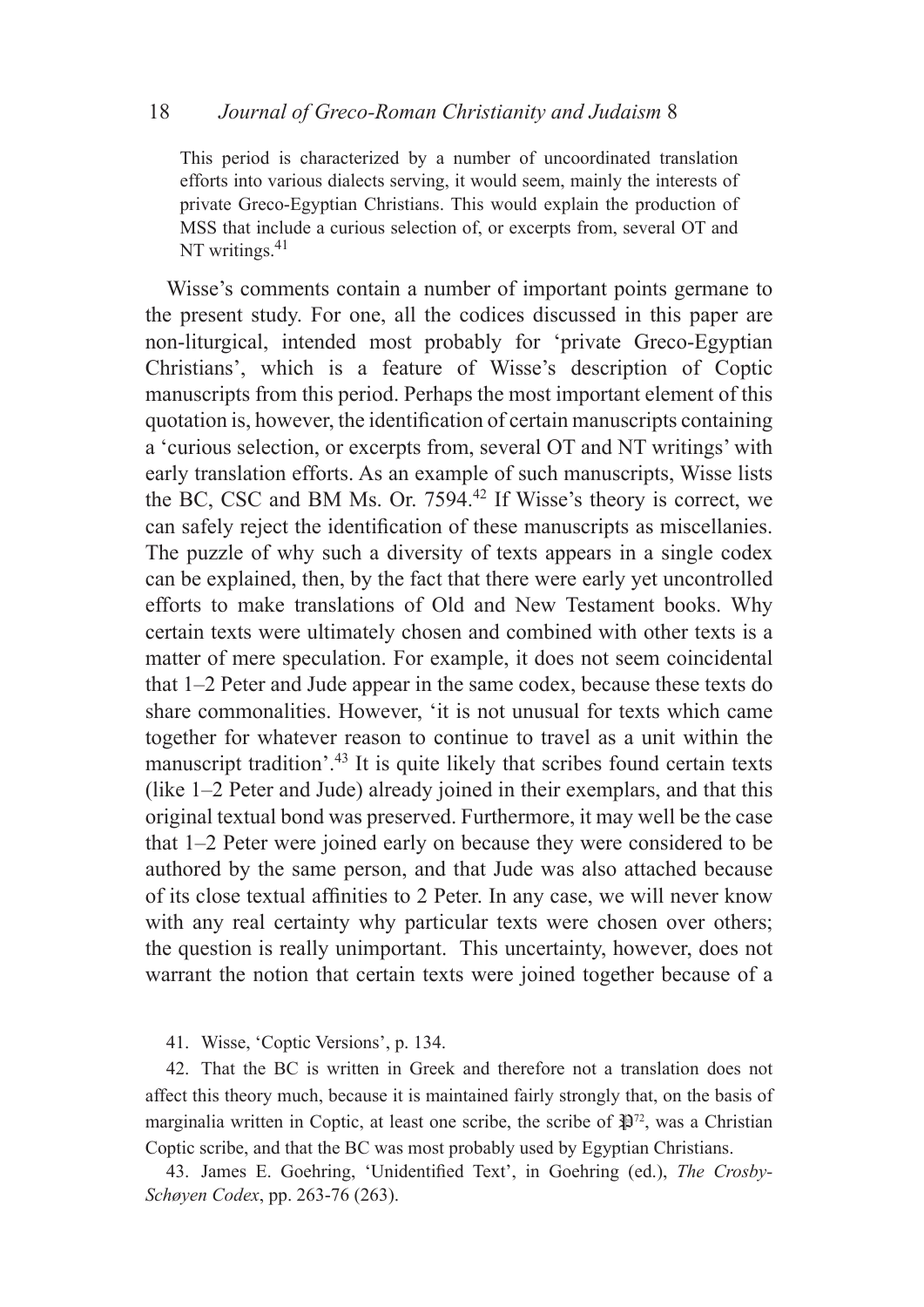common theme. Wisse's translation theory helps us understand broadly why we find so many codices with heterogeneous materials.

## *Conclusion*

In studies subsequent to Turner's work, the view that the BC and CSC are composite codices has been dismissed. Instead, the classification miscellany has been adopted based on the belief that a common theme exists within each of the codices. Yet, given the diversity of themes that many have opined, and given that there are disagreements as to what the real themes are, there is good reason to question whether or not theme was in fact a component at all in the composition of these codices. We have seen quite a diversity of purported themes for the BC, and I have argued that the attempt to find textual relationships on the thematic level is altogether unwarranted. The assumption that a common theme was detectable in the CSC led Horrell to conclude that early Egyptian Christians interpreted 1 Peter to be a document primarily about suffering. It is not at all clear, however, that this was the case historically, and so it is dangerous to jump so quickly to this conclusion when the foundation for it is so weak. One small detail would throw a conclusion like Horrell's into peril, namely, that the BC and CSC are composite codices, which have no common internal theme.

I accept Wisse's judgment concerning the socio-historical dimension of early Egyptian Christianity, that the reason why there are some strange selections of texts among the manuscripts discovered in Upper Egypt is because of a concerted effort to establish a better reserve of biblical texts within that region. There are a number of conclusions that can be drawn from Wisse's claim. First, we can at this point reject the idea that the BC and CSC were composed around a common theme, namely, that they are miscellanies. Furthermore, we can deny any claim based on this faulty assumption, such as Horrell's idea concerning the readers' interpretation of 1 Peter in the CSC. Secondly, we can adopt Turner's initial identification of both of these manuscripts as composite, signifying a codex containing heterogeneous texts that do not thematically cohere. I have demonstrated in this paper that scribes added material to a codex when they became aware that there would be enough space to do so, and it is clear that such was the case for the CSC and BM MS Or. 7594. Furthermore, Turner's gradual-growth theory would complement Wisse's judgment about the translation efforts of early Egyptian Christians. Since there was a demand